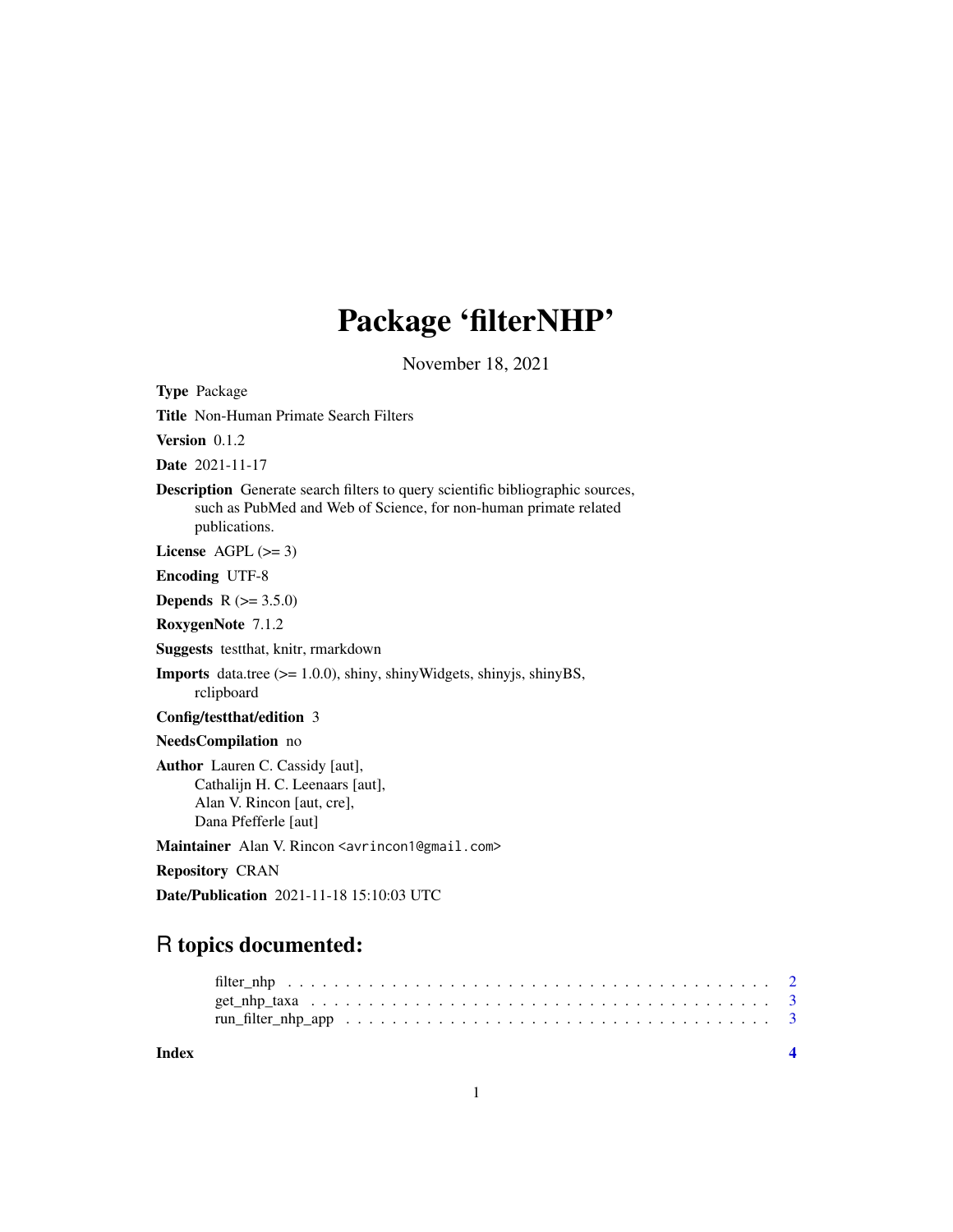<span id="page-1-0"></span>

#### **Description**

Function will return search terms for all taxa below the specified taxonomic level. Search terms for humans are always omitted, even if they are part of that taxonomic group.

#### Usage

```
filter_nhp(
  source = "PubMed",
  taxa = "nonhuman_primates",
  omit = NULL,simplify = TRUE
)
```
#### Arguments

| source   | A string indicating which bibliographic source search terms should be formatted<br>for. Current options are "PubMed" (default), "PsycInfo" or "WebOfScience".                                                              |
|----------|----------------------------------------------------------------------------------------------------------------------------------------------------------------------------------------------------------------------------|
| taxa     | A character vector of primate taxa. If taxa = "nonhuman_primates" (default),<br>function will return search terms for all non-human primates. Use get_nhp_taxa<br>to print a list of valid taxa.                           |
| omit     | An optional character vector of primate taxonomic groups that occur within taxa<br>to omit from the search terms. This is useful for example when you need search<br>terms for all species of one family except one genus. |
| simplify | Logical. Should printed output be simplified?                                                                                                                                                                              |

#### Details

If simplify = TRUE (default), then function will print search terms to the console that can be directly copy-pasted into the relevant bibliographic source as is. However, the object returned is NULL. If simplify = FALSE, then function returns a character vector of length  $== 1$ . This may be useful if the user wants to assign the output to an r object for further manipulation.

#### Value

NULL or a string of search terms that are associated with the specified taxa, formatted for use in the specified bibliographic source.

#### Examples

```
filter_nhp(source = "PsycInfo", taxa = "papio")
filter_nhp(source = "PsycInfo", taxa = "hominidae")
filter_nhp(source = "PubMed", taxa = "cercopithecidae", omit = c("papio", "macaca"))
filter_nhp(source = "PubMed", taxa = "platyrrhini", omit = "aotus")
```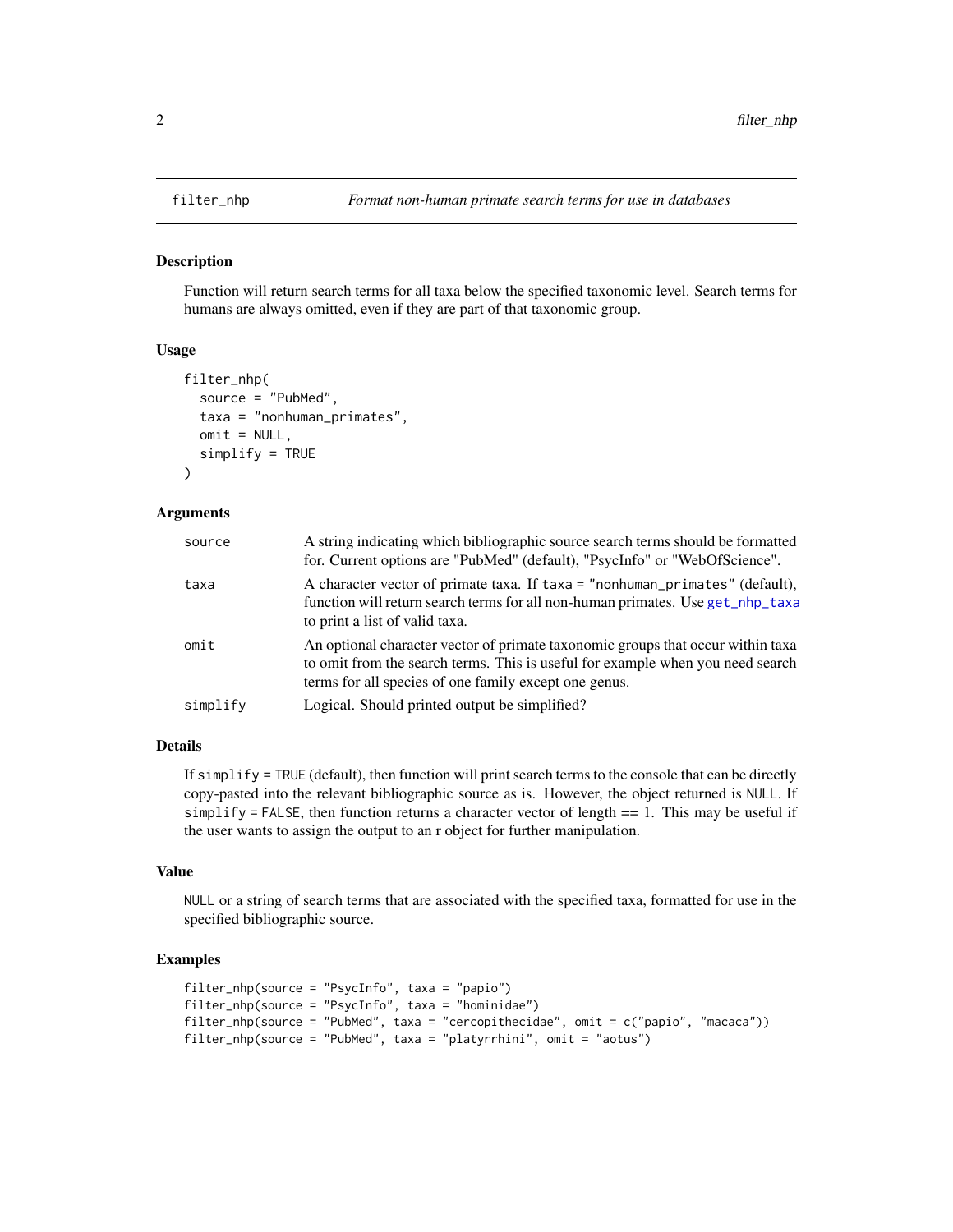<span id="page-2-1"></span><span id="page-2-0"></span>

#### Description

Get taxonomic terms for non-human primates

#### Usage

```
get_nhp_taxa(level = "all")
```
#### Arguments

level Specify which level to get taxonomic terms for. Defaults to "all". Other options are "suborder", "infraorder", "parvorder", "superfamily", "family", "subfamily", "tribe" or "genus".

### Value

A named list with taxonomic terms for each level.

#### Examples

get\_nhp\_taxa("genus")

run\_filter\_nhp\_app *Run filter\_nhp() shiny app*

#### Description

Runs a user-friendly shiny app that calls on 'filter\_nhp()'.

#### Usage

run\_filter\_nhp\_app()